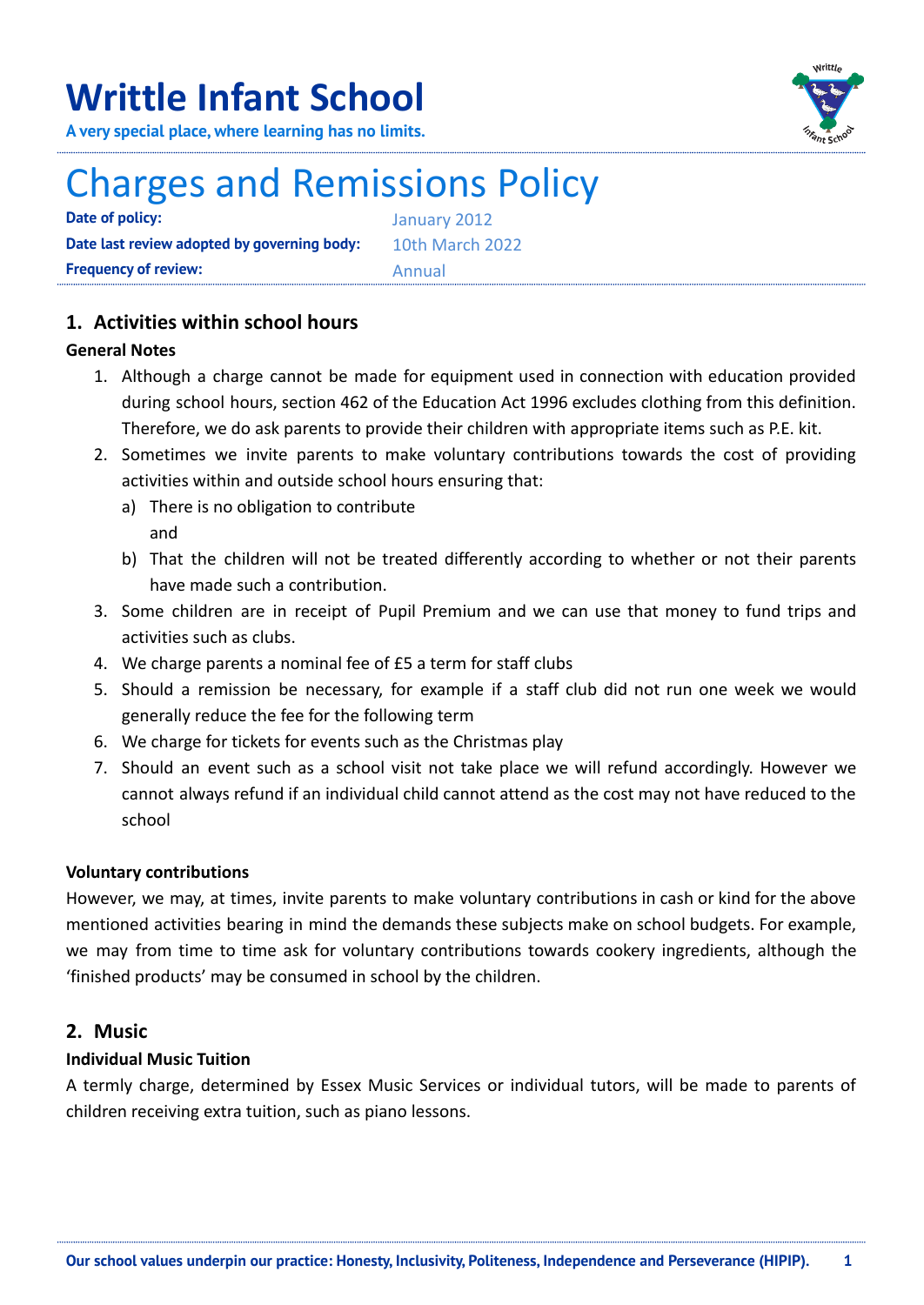#### **Group Music Tuition**

There may be occasions when the children are invited to participate in a music group. For example, as with recorder groups, parents may be required to purchase recorders and music books.

## **3. Role of Governors**

Governors determine, support, monitor and review the school policies.

### **4. Additional activities in school hours**

We may, at times, request voluntary contributions from parents in providing activities such as day trips, presentations by visiting performers, theatre and museum visits, visits to other inter-school events etc. Each child will be treated the same, whether their parents make a contribution or not. However, if there comes a time when costs cannot be met by the school, then there may be the necessity to cancel a proposed activity.

## **5. Optional extras (i.e. outside school hours)**

As defined in Section 109 of the 1988 Education Reform Act, our schools may charge for a range of activities that are classed as 'optional extras'. These may be self-supporting or, if the governing body so wishes, they may be supported by the schools own funds.

We realise that any charges made cannot exceed the cost of providing the optional extra divided equally by the number of children involved in the activity. Also, prior written agreement needs to be obtained from the parents of those children involved. Items which may be included in charges to parents are as follows:

- A pupil's travel costs where a trip is destined to take place outside school hours and is not required for the purposes of the National Curriculum.
- Materials, books, instruments and other equipment
- Non-teaching staff costs
- Entrance fees to museums, castles, theatres etc.
- Insurance costs

#### **6. Publications**

Within the Freedom of Information Act schools are permitted to charge when publications produced by the school are requested i.e. schools can charge 10% of the work it takes to produce such information. Many of our documents are given free of charge, however, our Freedom of Information Policy outlines the documents that will be charged at the cost of 5p per page (black and white copies) and 10p per page (colour copies). There is also provision within the act for us to decline requests which are too expensive to meet.

The above policies are in keeping with the legal requirements and those agreed by the Governing Body. However, we will endeavour to deal with each issue in a personal and sensitive way for the benefit of all concerned.